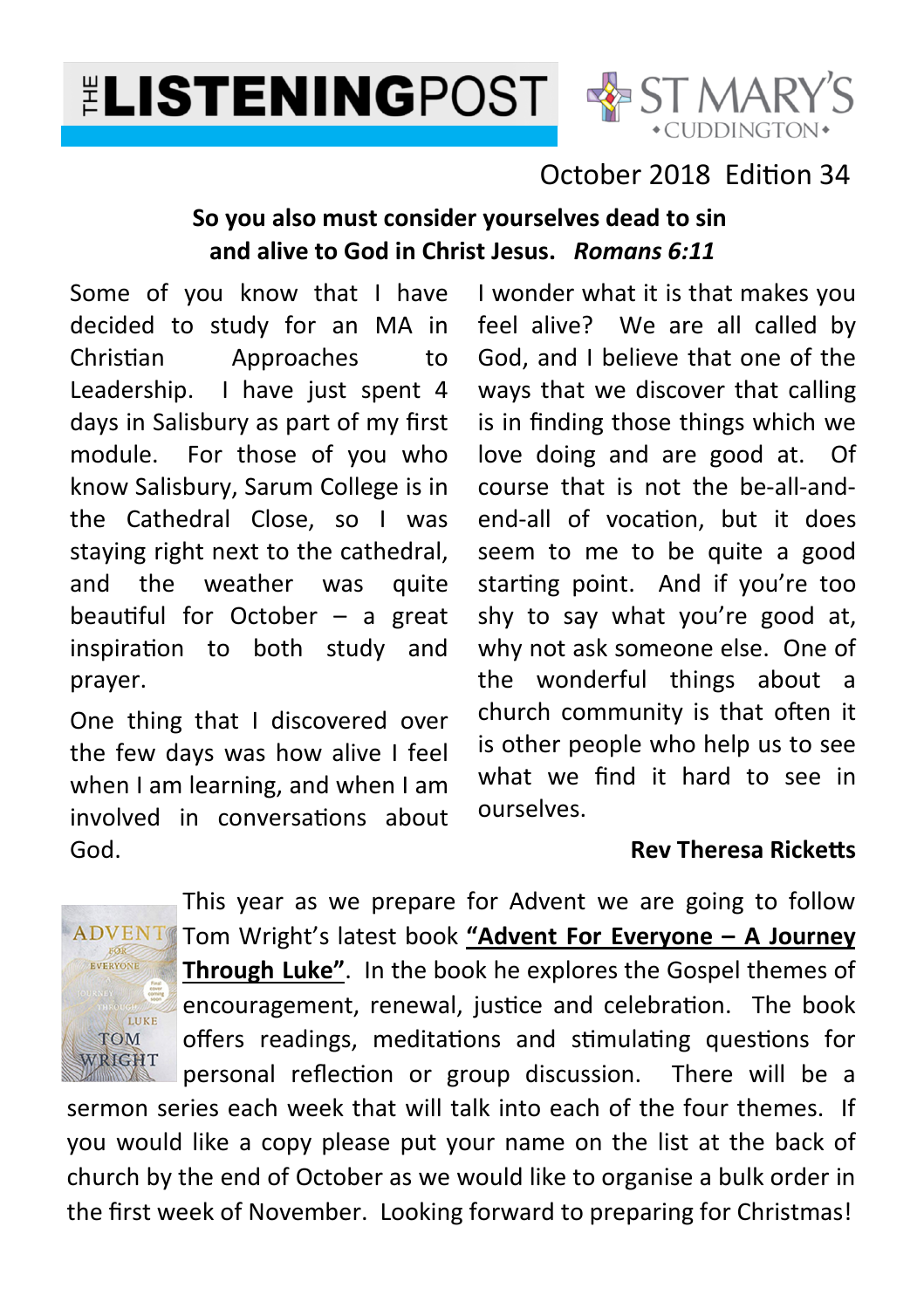# **Little Venice**



St Mary's Walking Group at Little Venice October 2018. Twice a year the Walking group does a London walk, led by Blue Badge Guide Julie Chandler. Julie is coming to talk to our Women's Group, on Saturday 17 November, about City Liveries.

# **The Role of the PCC (Parochial Church Council)**

The PCC is the governing body of our church. It is a charity, has legal status and is registered at Companies House. It comprises members of the clergy (ex officio) and lay members of the church, elected each year at the APCM.

The PCC is responsible for the practical and the spiritual wellbeing of our church, church members and church buildings. It has a duty to promote the mission of the church in the wider community and it is required by law to meet at least four times each year.

Members should work together and support each other, discuss plans and ideas freely and take decisions jointly.

The PCC's remit includes Prayer and Worship, Mission and Outreach, Pastoral Care, Finance, and Buildings. It should also consider Church of England matters and can send an opinion or motion to the Deanery Synod.

If you would like to know more about the PCC and what it does please speak to a PCC member. They are easy to recognise as their photographs are in the church porch.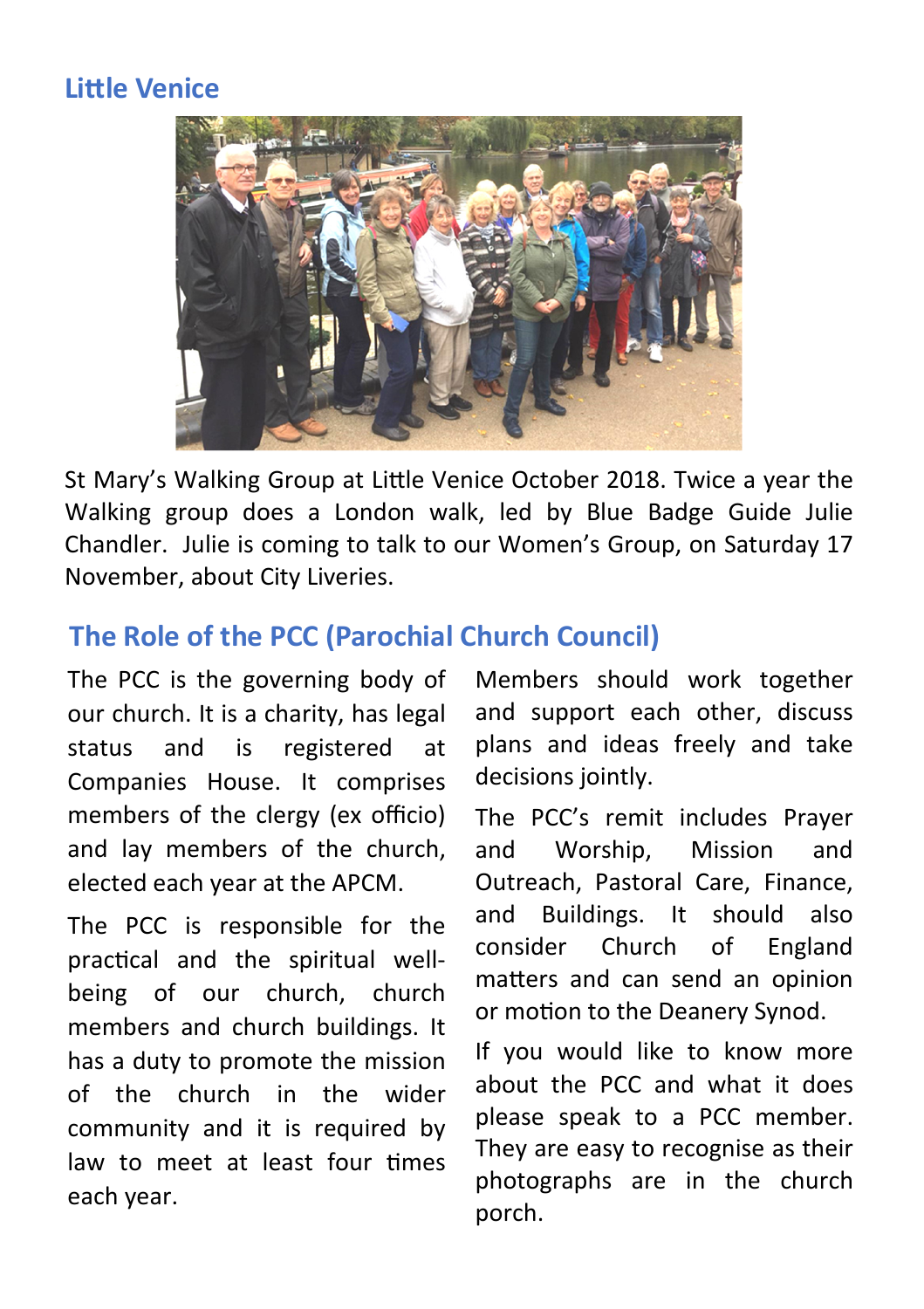# **Building Guildford Cathedral 1936 - 1966**



During the first part of the  $20<sup>th</sup>$ century the population in South East England increased, resulting in the Diocese of Winchester splitting into three. The northern part became the new Diocese of Guildford and in 1927 Doctor John Grieg was appointed the first Bishop. Holy Trinity Church became the Cathedral, but it was not large enough and in 1928 the decision was made to build a new cathedral.

An architectural competition was held for the design and 183 proposals were received. After public consultation five proposals were shortlisted and Edward Maufe, the winner, was appointed Cathedral Architect in 1933. A wooden cross, made from timbers from HMS Ganges, was erected on Stag Hill and can still be seen outside the east end of the Cathedral. On 22 July 1936 the foundation stone was laid by The Most Reverend Dr Cosmo Gordon Lang, Archbishop of Canterbury,

who announced that the Cathedral would be dedicated to the Holy Spirit. 778 piles were driven into the ground, the final one being assisted by Queen Mary in April 1937.

Work stopped during the second world war and for ten years afterwards due to a shortage of money and building materials, but from 1947 services were held in the Crypt Chapel, now the choir practice room. When building restarted the cost had risen to four times the original estimate of £250,000. Between 1952 and 1961 200,000 people, including the Queen, bought a brick for 2/6 (12.5p) and wrote their name on it. The bricks were made from clay from Stag Hill, and many people felt a personal link with the Cathedral as a result of buying one.

Construction of the nave started in 1955 and continued for a further six years following Maufe's design. In 1957 the Queen and Prince Phillip laid a stone in the floor of